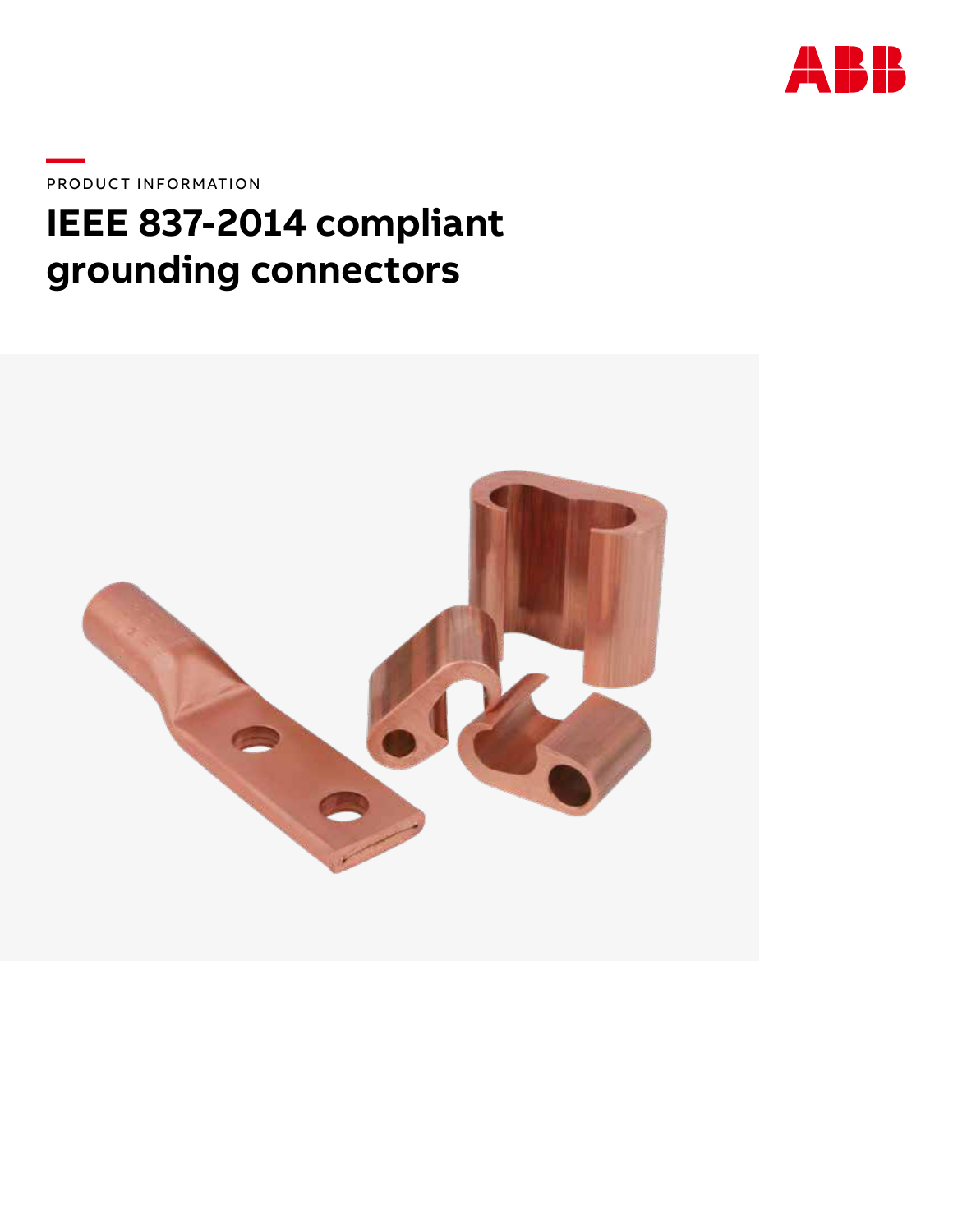## **— IEEE 837-2014 compliant grounding connectors**

A complete line of connectors that meets the latest, most robust standard to date for substation grounding.

The IEEE 837-2014 standard provides direction and methods for qualifying permanent connections used for substation grounding.



The standard specifically addresses connections used:

- Within the grid system
- To join ground leads to the grid system
- To join ground leads to equipment and structures

Its intent is to assure the user that a connection meeting the requirements of the IEEE 837-2014 standard will perform satisfactorily over the lifetime of the installation.

IEEE 837-2014 compliant grounding connectors from ABB are safe, cost-efficient and time-saving compression connectors that were designed with the installer in mind. They can be used in substation and distribution line grounding applications with the confidence that comes from knowing they meet the more demanding electromagnetic force testing requirements of the IEEE 837-2014 standard.

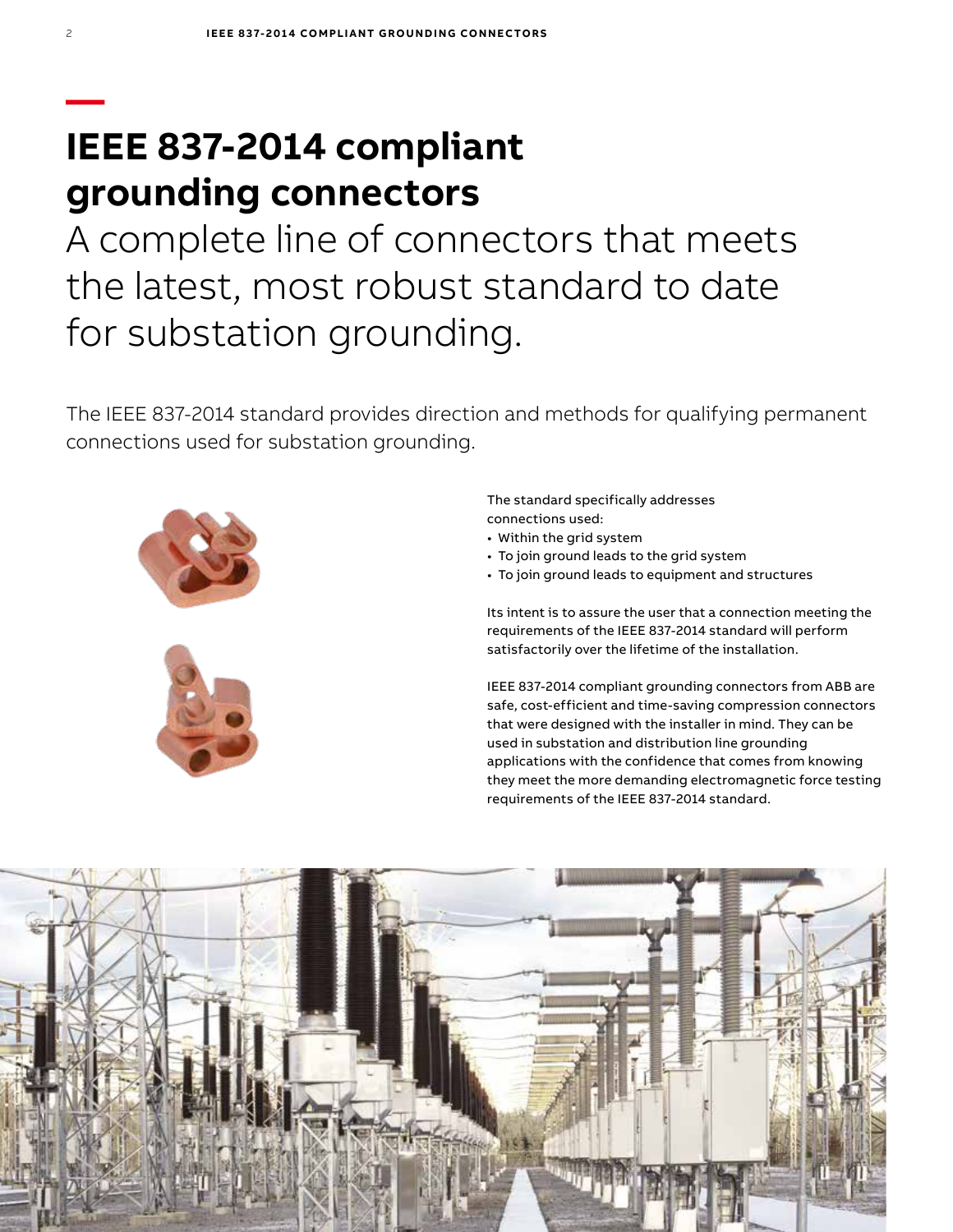### **EZGround® figure 6 and C-tap compression grounding connectors**

Easy-to-install copper compression connectors for long-term grounding performance.

- Robust, high-conductivity copper construction
- An all-weather alternative to exothermic weld connections
- Easy to install with standard compression tools and dies
- IEEE 837-2014 compliant, cULus listed and rated for direct burial (DB)



**—**

**—**

**—**

| <b>Figure 6 compression grounding connectors</b> |  |  |
|--------------------------------------------------|--|--|
|--------------------------------------------------|--|--|

| Cat. no.   |                           | Tap - AWG or kcmil     |             | Dimensions in. (mm) | Die for<br>ABB tools** |
|------------|---------------------------|------------------------|-------------|---------------------|------------------------|
|            | Main                      |                        | н           |                     |                        |
| 54865CKN*+ | $%$ in. rod               | 3/0 str. - 250         | 2.09(53.1)  | 1.5(38.1)           | 15506SS                |
| 54860N     | $%$ in. rod               | $1/0$ str. $-2/0$ str. | 2.09(53.1)  | 1.5(38.1)           | 15506SS                |
| 54855N     | $%$ in. rod               | $#4$ sol $-#2$ str.    | 2.09(53.1)  | 1.5(38.1)           | 15506SS                |
| 54875N     | $\#6$ sol $ \#2$ str. AWG | $\#6$ sol $-\#2$ str.  | 1.41 (35.8) | 1.5(38.1)           | 15517SS                |



**DB**  $\cdot$  **W**<sub>I</sub> Meets IEEE 837-2014

**DB**  $\mathfrak{c}$  **W** Us Meets IEEE 837-2014

\* For 54865CKN, the ground rod must be pre-crimped with die 15526SS to comply with IEEE 837-2014.

\*\* These dies may be used with the 13100A, TBM14M, TBM14CR-LI, TBM15CR-LI and TBM15I compression tools.

If used with TBM15CR-LI or TBM15I, please note that die adapter 15500-TB is also required.

†54865CKN is dual rated for cable-to-ground rod and cable-to-cable connections

**C-tap compression grounding connectors**



| a tap compression grounding connectors |                                |                                |                     |           | requirements |
|----------------------------------------|--------------------------------|--------------------------------|---------------------|-----------|--------------|
| Cat. no.                               | Cable A<br><b>AWG or kcmil</b> | Cable B<br><b>AWG or kcmil</b> | Dimensions in. (mm) | Die for   |              |
|                                        |                                |                                | н                   |           | ABB tools*   |
| CTP500500N**                           | 300-500                        | 300-500                        | 2.92 (74.17)        | 2.5(63.5) | 15G121N      |
| CTP50020N                              | 300-500                        | #6 sol.-#2/0 str.              | 2.42(61.6)          | 2.5(63.5) | 15603SS      |
| CTP500250N                             | 300-500                        | 3/0 str.-250 kcmil             | 2.72(69.1)          | 2.5(63.5) | 15603SS      |
| CTP250250N <sup>+</sup>                | 3/0 str.-250                   | 3/0 str.-250                   | 2.06(52.3)          | 1.5(38.1) | 15506SS      |
| CTP25020N                              | 3/0 str.-250                   | #1 str.-2/0 str.               | 1.99(50.5)          | 1.5(38.1) | 15506SS      |
| <b>CTP2020N</b>                        | #1 str. -2/0 str.              | #1 str.-2/0 str.               | 1.55(39.4)          | 1.5(38.1) | 15517SS      |
| <b>CTP202N</b>                         | #1 str. -2/0 str.              | #6 sol.-#2 str.                | 1.41 (35.8)         | 1.5(38.1) | 15517SS      |
| CTP22N                                 | #6 sol. -#2 str.               | #6 sol. - #2 str.              | 1.06(26.9)          | 1.5(38.1) | 15534SS      |



<sup>\*</sup> These dies may be used with the TBM15CR-LI or TBM15I compression tools. Please note that the die adapter 15500-TB is required for use with

these tools.<br>\*\* Can be used with % in. (17.3 mm) copper-clad ground rod. The ground rod must be pre-crimped with die 15507SS to comply with IEEE 837-2014.<br>ICan be used with % in. (15.8 mm) copper-clad ground rod. The groun Can be used with % in. (15.8 mm) copper-clad ground rod. The ground rod must be pre-crimped with die 15526SS to comply with IEEE 837-2014.